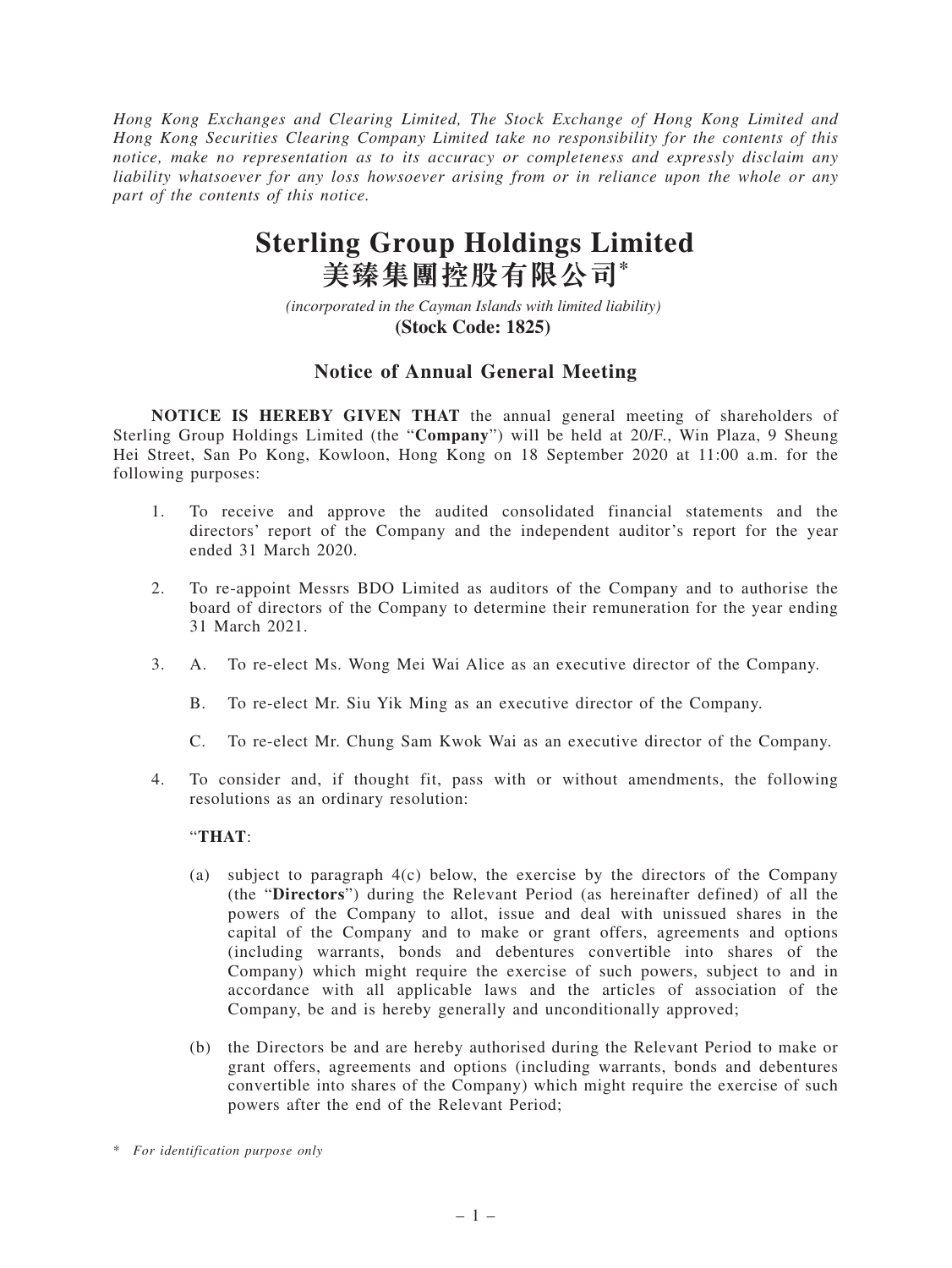- (c) the aggregate nominal amount of the share capital of the Company allotted or agreed conditionally or unconditionally to be allotted (whether pursuant to an option or otherwise) and issued by the Directors pursuant to the approval in paragraphs 4(a) and 4(b) above, otherwise than pursuant to a Rights Issue (as hereinafter defined) or pursuant to the exercise of any options granted under the share option scheme adopted by the Company or an issue of shares upon the exercise of subscription or conversion rights attached to the warrants or the convertible securities which might be issued by the Company or an issue of shares in lieu of the whole or part of a dividend on shares or any scrip dividend scheme or similar arrangement in accordance with the articles of association of the Company, shall not exceed 20% of the aggregate nominal amount of the share capital of the Company in issue on the date of the passing of this resolution, and the said approval shall be limited accordingly; and
- (d) for the purposes of this resolution:

"Relevant Period" means the period from the date of the passing of this resolution until whichever is the earliest of:

- (i) the conclusion of the next annual general meeting of the Company;
- (ii) the expiration of the period within which the next annual general meeting of the Company is required by the articles of association of the Company or any applicable laws of the Cayman Islands to be held; and
- (iii) the revocation or variation of such authority by an ordinary resolution of the shareholders of the Company in general meeting.

"Rights Issue" means an offer of shares open for a period fixed by the Directors to holders of shares whose names stand on the register of members of the Company on a fixed record date in proportion to their then holdings of such shares (subject to such exclusions or other arrangements as the Directors may deem necessary or expedient in relation to fractional entitlements or having regard to any restrictions or obligations under the laws of any relevant jurisdiction, or the requirements of any recognised regulatory body or any stock exchange)."

5. To consider and, if thought fit, pass with or without amendments, the following resolution as an ordinary resolution:

## "**THAT**:

(a) subject to paragraph 5(b) below, the exercise by the Directors during the Relevant Period (as defined in paragraph  $4(d)$  above) of all the powers of the Company to repurchase issued shares in the capital of the Company on The Stock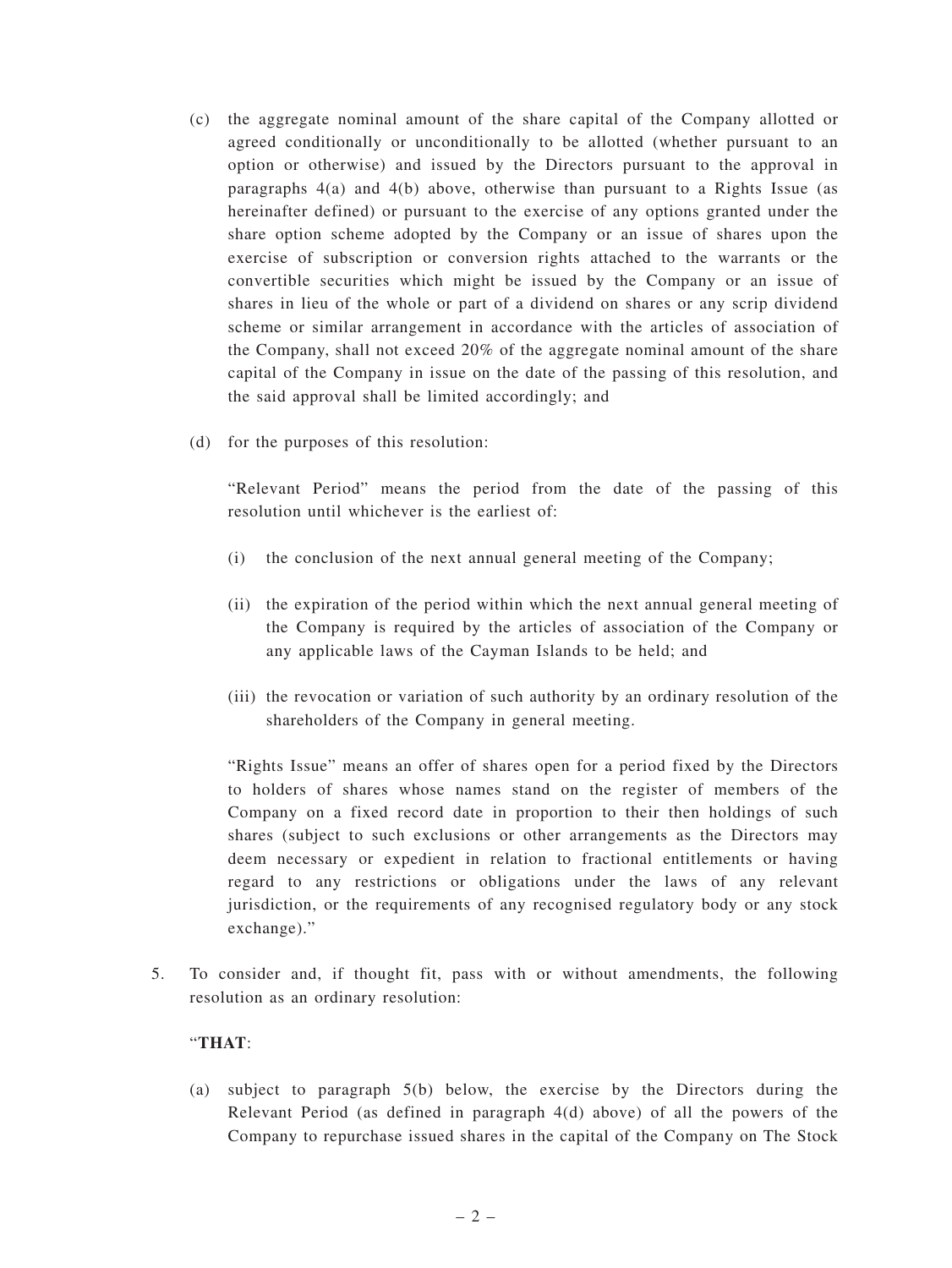Exchange of Hong Kong Limited (the "**Stock Exchange**") or any other stock exchange on which the securities of the Company may be listed and recognised by the Securities and Futures Commission of Hong Kong and the Stock Exchange for this purpose, subject to and in accordance with all applicable laws and the requirements of the Rules Governing the Listing of Securities on The Stock Exchange of Hong Kong Limited (the "**Listing Rules**") or any other stock exchange as amended from time to time, be and is hereby generally and unconditionally approved;

- (b) the aggregate nominal amount of the share capital of the Company which the Directors are authorised to repurchase pursuant to the approval in paragraphs 5(a) above shall not exceed 10% of the aggregate nominal amount of the issued share capital of the Company on the date of the passing of this resolution, and the said approval shall be limited accordingly."
- 6. To consider and, if thought fit, pass with or without amendments, the following resolution as an ordinary resolution:

"**THAT** conditional upon the passing of the ordinary resolutions numbered 4 and 5 as set out above, the aggregate nominal amount of the shares in the issued capital of the Company which are repurchased by the Company under the authority granted to the directors of the Company pursuant to and in accordance with the said resolution numbered 5 shall be added to the aggregate nominal amount of the share capital of the Company that may be allotted, issued or dealt with or agreed conditionally or unconditionally to be allotted, issued or dealt with by the directors of the Company pursuant to and in accordance with the said resolution numbered 4."

> By Order of the Board **Sterling Group Holdings Limited Choi Siu Wai William** *Chairman*

Hong Kong, 30 July 2020

*Notes:*

- 1. Any member of the Company entitled to attend and vote at the above meeting may appoint another person as his proxy to attend and to vote instead of him. A proxy need not be a member of the Company.
- 2. All resolutions at the annual general meeting will be taken by way of poll pursuant to the Listing Rules and the results of the poll will be published on the websites of Hong Kong Exchanges and Clearing Limited and the Company in accordance with the Listing Rules.
- 3. Where there are joint registered holders of any share of the Company, any one of such persons may vote at the meeting, either personally or by proxy, in respect of such share as if he were solely entitled thereto; but if more than one of such joint holders be present at the meeting personally or by proxy, that one of the said persons so present whose name stands first on the register of members of the Company in respect of such share shall alone be entitled to vote in respect thereof. The vote of the senior who tenders a vote, whether in person or by proxy,